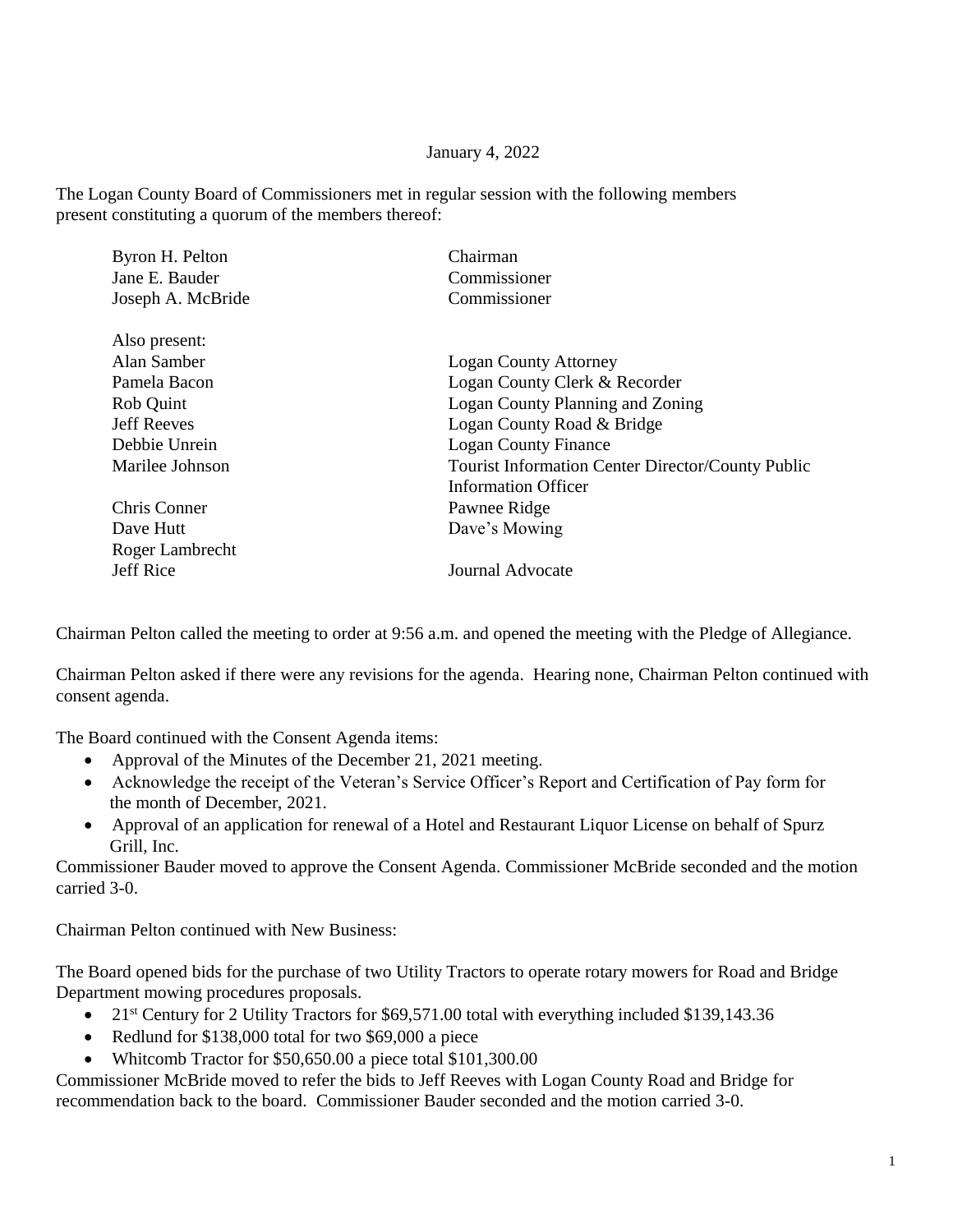The Board opened bids for the purchase of two extreme use single wing rotary mowers for Road and Bridge Department barrow pit mowing operations.

- Redlund for two Rhino Pro 4105's for \$22,500.00 total \$45,000.00 for two extreme use single wing rotary mowers
- Whitcomb Tractor winged mowers for a Rhino model #4105 \$23,750.00 or model HD Rotary Cut #RC5710 for \$19,000.00
- 21<sup>st</sup> Century 2 John Deer FC10R Flex Wing Rotary Cutters \$41,888.88

Commissioner Bauder moved to refer the bids to Jeff Reeves of Logan County Road and Bridge for recommendation to the board. Commissioner McBride seconded and the motion carried 3-0.

Commissioner Bauder moved to approve an agreement between Logan County and Dave's Mowing and Maintenance for lawn mowing and lawn maintenance for the Courthouse Square, the Logan County Justice Center, the Logan County Heritage Center and Sunset Memorial Gardens Cemetery and allow the Chairman to sign. Commissioner McBride seconded and the motion carried 3-0.

Chairman Pelton opened a public meeting for Resolution 2022-1 granting the Renewal of a Conditional Use Permit to Pawnee Ridge Homeowner's Association for the continued operation of a de-watering pipeline in Logan County, Colorado operated by Pawnee Ridge Homeowner's Association. Hearing no comments, the Chairman closed the public hearing.

Commissioner McBride moved to approve Resolution 2022-1 granting the Renewal of a Conditional Use Permit to Pawnee Ridge Homeowner's Association for the continued operation of a de-watering pipeline in Logan County, Colorado operated by Pawnee Ridge Homeowner's Association. Commissioner Bauder seconded and the motion carried 3-0.

Chairman Pelton opened a public meeting for Resolution 2022-2 approving the Final Plat for Mission Hills Subdivision, Fourth Filing, which will consist of the platting of six (6) lots as shown on the Final Plat, located in a portion of the Northeast Quarter (NE ¼) of Section 36, Township 8 North, Range 53 West of the 6th Principal Meridian, Logan County, Colorado. Hearing no comments, the Chairman closed the public hearing. Commissioner Bauder moved to approve Resolution 2022-2 approving the Final Plat for Mission Hills Subdivision, Fourth Filing, which will consist of the platting of six (6) lots as shown on the Final Plat, located in a portion of the Northeast Quarter (NE ¼) of Section 36, Township 8 North, Range 53 West of the 6th Principal Meridian, Logan County, Colorado. Commissioner McBride seconded and the motion carried 3-0.

Chairman Pelton opened a public meeting for Resolution 2022-3 approving the application of Travis and Keri McKay for the vacation of Lot 2 in the plat for the McKay Minor Subdivision recorded at Book 1028, Page 831 of the records of the Logan County Clerk and Recorder. Hearing no comments, the Chairman closed the public hearing.

Commissioner McBride moved to approve Resolution 2022-3 approving the application of Travis and Keri McKay for the vacation of Lot 2 in the plat for the McKay Minor Subdivision recorded at Book 1028, Page 831 of the records of the Logan County Clerk and Recorder. Commissioner Bauder seconded and the motion carried 3-0.

Commissioner Bauder moved to postpone definitely until January 18, 2022 at 9:30 a.m. at the Commissioner's meeting room Resolution 2022-4 approving the Re-subdivision and Replat of Lots 1, 2 and 3 Country Club Hills Subdivision Second Filing, located in Section 36, Township 8 North, Range 53 West of the 6th PM, Logan County, Colorado. Commissioner McBride seconded and the motion carried 3-0.